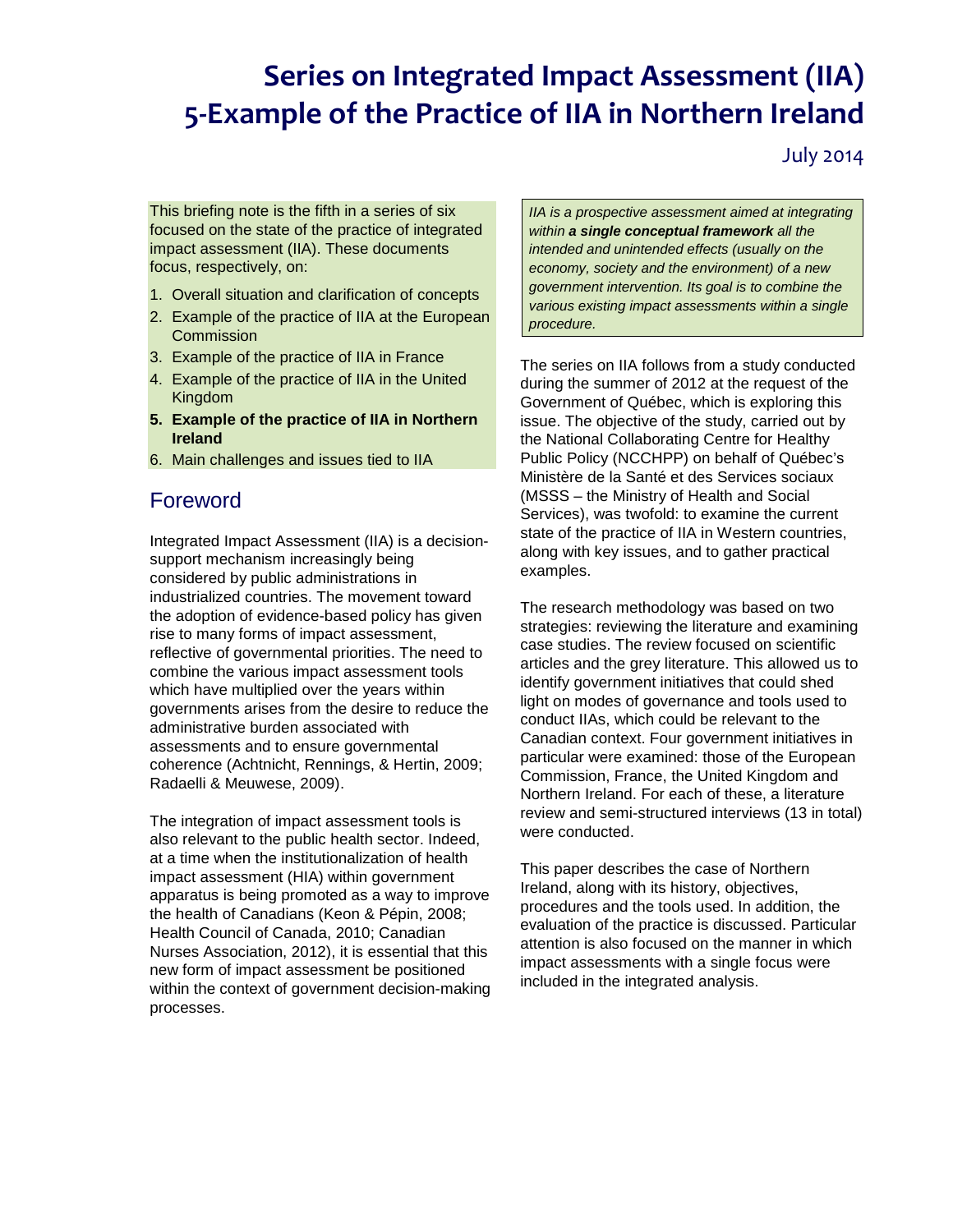# History and scope

The practice of *ex ante* (prospective) evaluations in Northern Ireland began in the 1970s, but the legal basis for such analyses emerged in 2000 with the study of the effects of policies on equal opportunity, known as "Equality Impact Assessment" (EQIA). This was made mandatory for all policies and programs established by public authorities (Equality Commission for Northern Ireland, 2005). Other specific types of impact assessment are also required. Some have a legal footing, such as the assessment of impacts on regional development and on sustainable development. Whether others are required is determined by administrative guidelines, as is the case for the assessment of impacts on health, social needs and rural areas. Finally, other forms of impact assessment are also required by virtue of agreements with the European Union (human rights and strategic environmental assessments). The proliferation of *ex ante* analyses prompted the government to group these together, in 2004, in a non-mandatory IIA referred to as "Integrated Impact Assessment." This IIA, which became known as "Impact Assessment" in 2007, was incorporated into *A Practical Guide to Policy Making*, developed for policy makers and senior public officials, to ensure greater consistency across government (Office of the First Minister and Deputy First Minister, 2012a). The process is recommended for all public policies and encompasses all the types of impact assessment mentioned above, including those subject to a legal requirement.

# Objectives and principles

1

The Government of Northern Ireland introduced a form of IIA whose practice is based, to some degree, on the voluntary participation of various departments. Furthermore, the procedure governing the practice of IIA in Northern Ireland is not as formalized as those discussed in the three other examples upon which we focus in this series on IIA (see note 2 on the European Commission,<sup>[1](#page-1-0)</sup> note 3 on France<sup>[2](#page-1-1)</sup> and note 4 on the United Kingdom[3](#page-1-2)). This case was selected because it provides an example of a government's desire to integrate the various impact assessment

mechanisms into the broader framework of public policy development. As with the European Commission, the practice of integrated impact assessment in Northern Ireland is not rooted in the practice of regulatory impact assessment (RIA), as is often the case in industrialized countries that have adopted IIA. Instead, it is integrated into a process governed by a holistic vision that attempts to take into account the government's wider policy objectives (cross-cutting issues, such as equity and sustainable development), as well as sectoral objectives. The practice of IIA is predicated on the need for social, economic and environmental impacts to be given equal consideration.

# Procedure, methods and tools

The practical guide to policy making proposes the following steps:

- 1. Justification of the need for a new policy;
- 2. Gathering of factual evidence and agreement on aims and objectives;
- 3. Identification and appraisal of potential options;
- 4. Consideration of direct and indirect impacts, including consistency of policy with overarching government objectives, and in-depth analyses of significant impacts (integrated impact assessment);
- 5. External consultation and decision making (Policy Innovation Unit, 2012).

The department spearheading a project is responsible for carrying out the impact assessment. It can rely on several guides and tools, as well as the support of a unit of the Office of the First Minister and Deputy First Minister, which oversees the entire process. Those responsible for developing a policy must themselves make the necessary tradeoffs among different types of consequences and find alternative solutions (Office of the First Minister and the Deputy First Minister, 2012b).

The Equality Commission, a largely independent authoritative body, holds significant power over the part of the assessment pertaining to equity (Equality Commission for Northern Ireland, 2005).

<span id="page-1-0"></span>Available at: [http://www.ncchpp.ca/docs/2014\\_GovInt\\_IIANote2\\_En.pdf](http://www.ncchpp.ca/docs/2014_GovInt_IIANote2_En.pdf)

<span id="page-1-1"></span>Available at: [http://www.ncchpp.ca/docs/2014\\_GovInt\\_IIANote3\\_En.pdf](http://www.ncchpp.ca/docs/2014_GovInt_IIANote3_En.pdf)

<span id="page-1-2"></span>Available at: [http://www.ncchpp.ca/docs/2014\\_GovInt\\_IIANote4\\_En.pdf](http://www.ncchpp.ca/docs/2014_GovInt_IIANote4_En.pdf)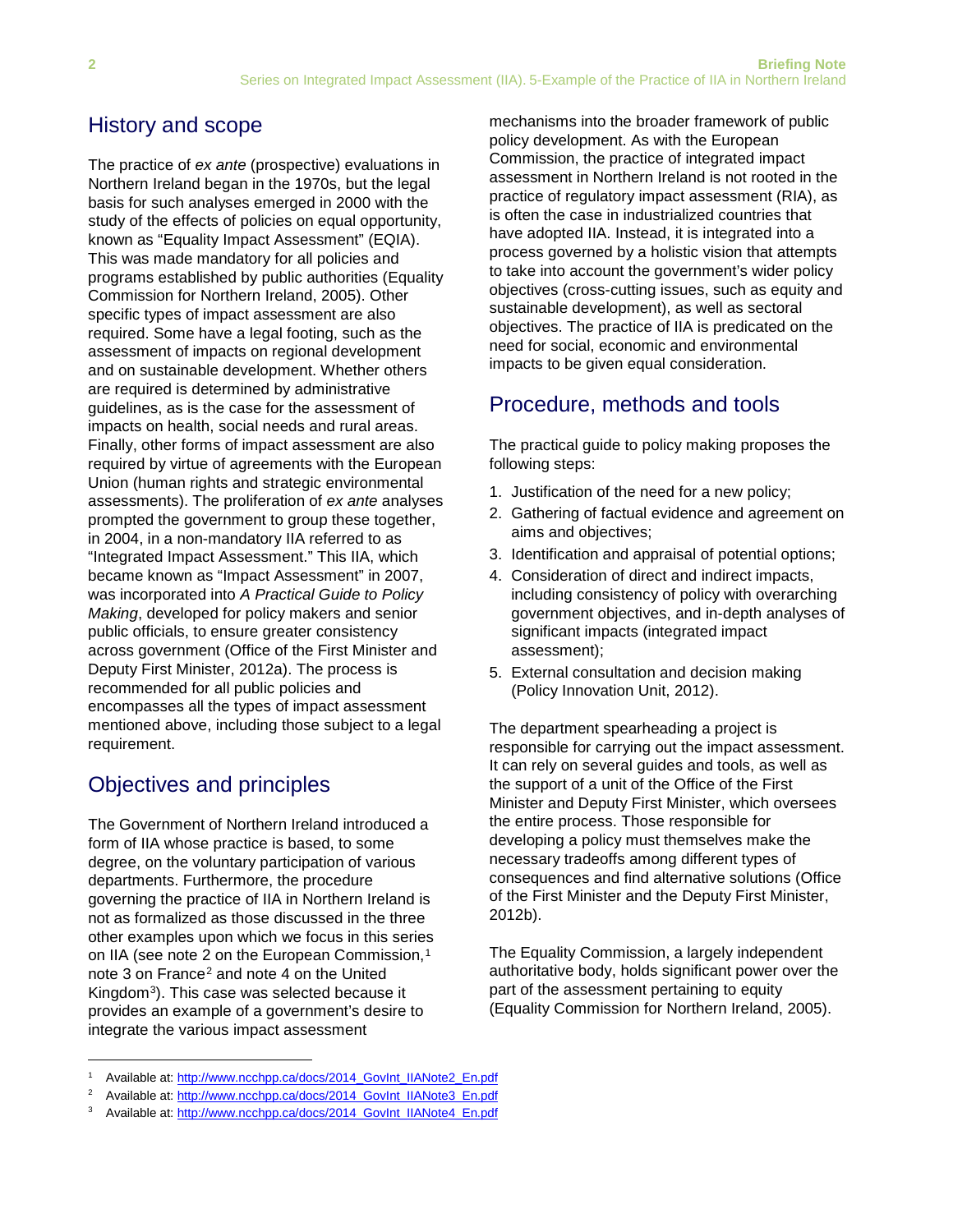All government departments are subject to the principles of sustainable development and must therefore act in such a way as to take these principles into account (Northern Ireland, 2012). The section of the practical guide focused on IIA is structured around the three pillars of sustainable development: the social, economic and environmental dimensions. The assessment of impacts on equality of opportunity and on health are included under the social dimension, whereas regulatory impact assessment is included under the economic dimension.[4](#page-2-0)

An impact assessment should contain the following elements:

- 1. Objective setting: Define the aims of the intervention;
- 2. Screening: Evaluate which areas should be the subject of a more in-depth impact assessment;
- 3. Assessment of impacts: Locate evidence, qualify and quantify impacts;
- 4. Consultation: Consult the actors affected by the intervention;
- 5. Prioritization of impacts: Classify impacts based on the results of consultations;
- 6. Decision and publication: Come to a decision and publish findings;
- 7. Monitoring and evaluation: Implement intervention and carry out *ex post* evaluation (Policy Innovation Unit, 2012).

The assessment guide is structured around a series of broad questions aimed at helping policy makers consider a wide spectrum of possible effects. Highly accessible analysis grids allow policy makers to conduct an initial, very summary, analysis of all potential impacts on the three pillars of sustainable development. The guide proposes both qualitative and quantitative methods. As is seen with the central government of the United Kingdom, the principle of proportionality is applied here: the more numerous and significant the expected consequences, the more rigorous the assessment process should be. For economic analyses (cost-benefit), the tools developed by the central government of the United Kingdom, such as those included in the *Green Book* (HM Government, 2011), are among the references provided to policy makers in Northern Ireland. In

 $\overline{a}$ 

addition, depending on the nature of the effects to be analyzed, policy makers may have access to several other support mechanisms, either internal or external to the government (Office of the First Minister and the Deputy First Minister, 2012a). For example, agreements have been made with the Institute of Public Health in Ireland, where a unit is mandated to assist HIA practitioners both within the government and at the regional level (Institute of Public Health in Ireland, 2012).

#### Transition from sectoral impacts

The transition from sectoral impact assessments to IIA was carried out with an eye to ensuring consistency throughout the government, but without any real restructuring. Thus, the established process for assessing the impact on equality of opportunity (requiring departments to answer the three screening questions and provide justification for the absence of a thorough analysis, if applicable; supervised by the Equality Commission) remains unchanged, but has been integrated into an inclusive process that includes all impact assessments. Environmental impact assessment, which is required by law, has also been included in the overall process. For this type of assessment, the transition was facilitated by the fact that the content of the practical guide to IIA is structured around the three pillars of sustainable development.

As can be observed, the legislative or regulatory constraints requiring departments to initiate integrated impact assessments are less stringent in Northern Ireland than in the other European examples analyzed in this study (see note 3 on France and note 4 on the United Kingdom). A practitioner within the central government, while pointing out that discussions are underway to strengthen these requirements, nevertheless issued this warning:

> Ideally, people should be doing [IIA] really for almost all policies. The danger I think is that IIA could make other impact assessments, such as human rights [impact assessment] or equality [impact assessment], look less important. My worry would be that people would start to see it [impact

<span id="page-2-0"></span>The practical guides provided to policy analysts in Northern Ireland can be accessed here: [https://www.executiveoffice](https://www.executiveoffice-ni.gov.uk/articles/policy-making)[ni.gov.uk/articles/policy-making.](https://www.executiveoffice-ni.gov.uk/articles/policy-making) Workbook 4 is particularly instructive.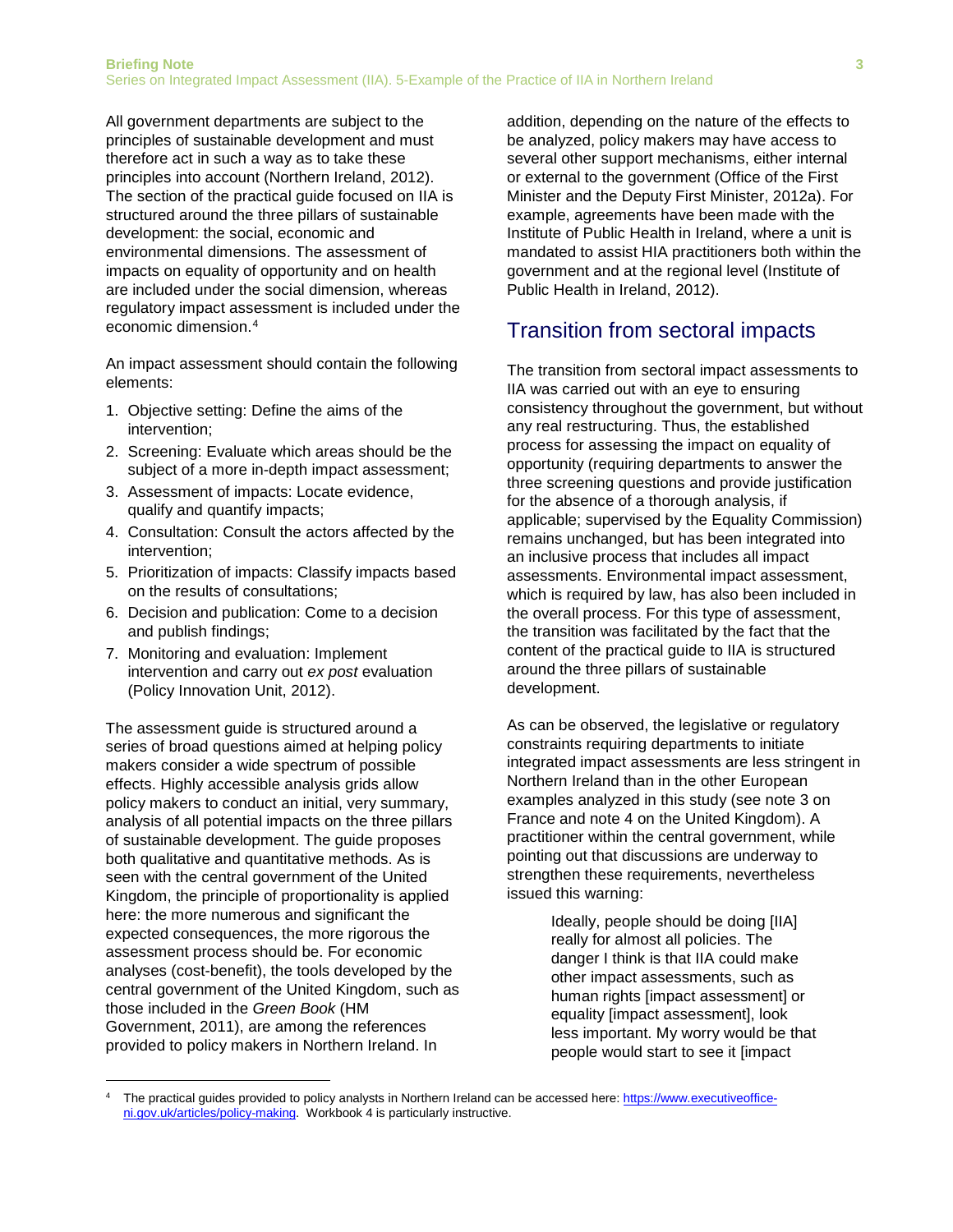assessment on equality of opportunity] as something that is only part of something bigger.

### From theory to practice

Several of the practitioners interviewed consider the process used in Northern Ireland to be "flexible." This is seen as a strength, since departments can adapt assessments to their own needs, choose to rely on the expertise of agencies and provide feedback on the guides. On the other hand, this flexibility can also have undesirable effects, since public authorities can occasionally take advantage of it to perform less thorough assessments or involve other departments and the central government too late in the process. One of the participants expressed this view, commenting that,

> I sometimes think: why are we getting involved at the stage [of consultation]? The public authority has already defined the objectives of the policy. [...] and there is a whole range of information that have not been taken into consideration. We should be involved right from day one, [...] right from the start.

The practice of IIA in Northern Ireland has not yet been studied extensively.

# **Conclusion**

**.** 

The practice of IIA, while it elicits a great deal of interest from many governments, ultimately remains little used at present. Several issues and challenges are associated with its institutionalization within governments. The 6th briefing note in this series, entitled *Main Challenges and Issues Tied to IIA[5](#page-3-0)* examines the difficulties as well as the benefits of the practice, based on the feedback collected and the literature consulted for the study conducted by the NCCHPP during the summer of 2012.

The present briefing note has focused particular attention on the case of Northern Ireland. This case was selected because it provides an example of a less formalized approach to IIA. The objective of the Government of Northern Ireland is to achieve greater consistency across government. The quantification of economic impacts is of less central concern here, compared to the other European examples examined in this series on IIA. This approach can be considered an illustration of what is referred to as "weak" integration (see briefing note 1, entitled *Overall Situation and Clarification of Concepts*[6\)](#page-3-1) because some of the mechanisms that had been established to ensure specific impact assessments were performed remained in place after the establishment of IIA. This was the case, for example, with the Equality Commission, which oversees the practice of equality impact assessment within the government.

Within the broader context of this study, we identified three other European experiences which seemed noteworthy and had been sufficiently studied to enable us to form an account of the effective implementation of such a practice. The table in Appendix 1 provides an overview of the four experiences documented over the course of this study, thus allowing for comparison of the example described in this briefing note with the other situations that were examined.

### References

- Achtnicht, M., Rennings, K., & Hertin, J. (2009). Experiences with integrated impact assessment – Empirical evidence from a survey in three European member states. *Environmental Policy and Governance, 19*(5), 321-335.
- Canadian Nurses Association. (2012). *Canadians say 'Yes, please!' to health in all policies.* Consulted on July 15, 2013: [http://www.cna](http://www.cna-aiic.ca/news-room/news-releases/2012/canadians-%20say-yes-please-to-health-in-all-policies/) [-aiic.ca/news-room/news](http://www.cna-aiic.ca/news-room/news-releases/2012/canadians-%20say-yes-please-to-health-in-all-policies/)[releases/2012/canadians- say-yes-please](http://www.cna-aiic.ca/news-room/news-releases/2012/canadians-%20say-yes-please-to-health-in-all-policies/)[to-health-in-all-policies/](http://www.cna-aiic.ca/news-room/news-releases/2012/canadians-%20say-yes-please-to-health-in-all-policies/)

<span id="page-3-0"></span><sup>5</sup> See[: http://www.ncchpp.ca/docs/2014\\_GovInt\\_IIANote6\\_En.pdf](http://www.ncchpp.ca/docs/2014_GovInt_IIANote6_En.pdf)

<span id="page-3-1"></span><sup>6</sup> See[: http://www.ncchpp.ca/docs/2014\\_GovInt\\_IIANote1\\_En.pdf](http://www.ncchpp.ca/docs/2014_GovInt_IIANote1_En.pdf)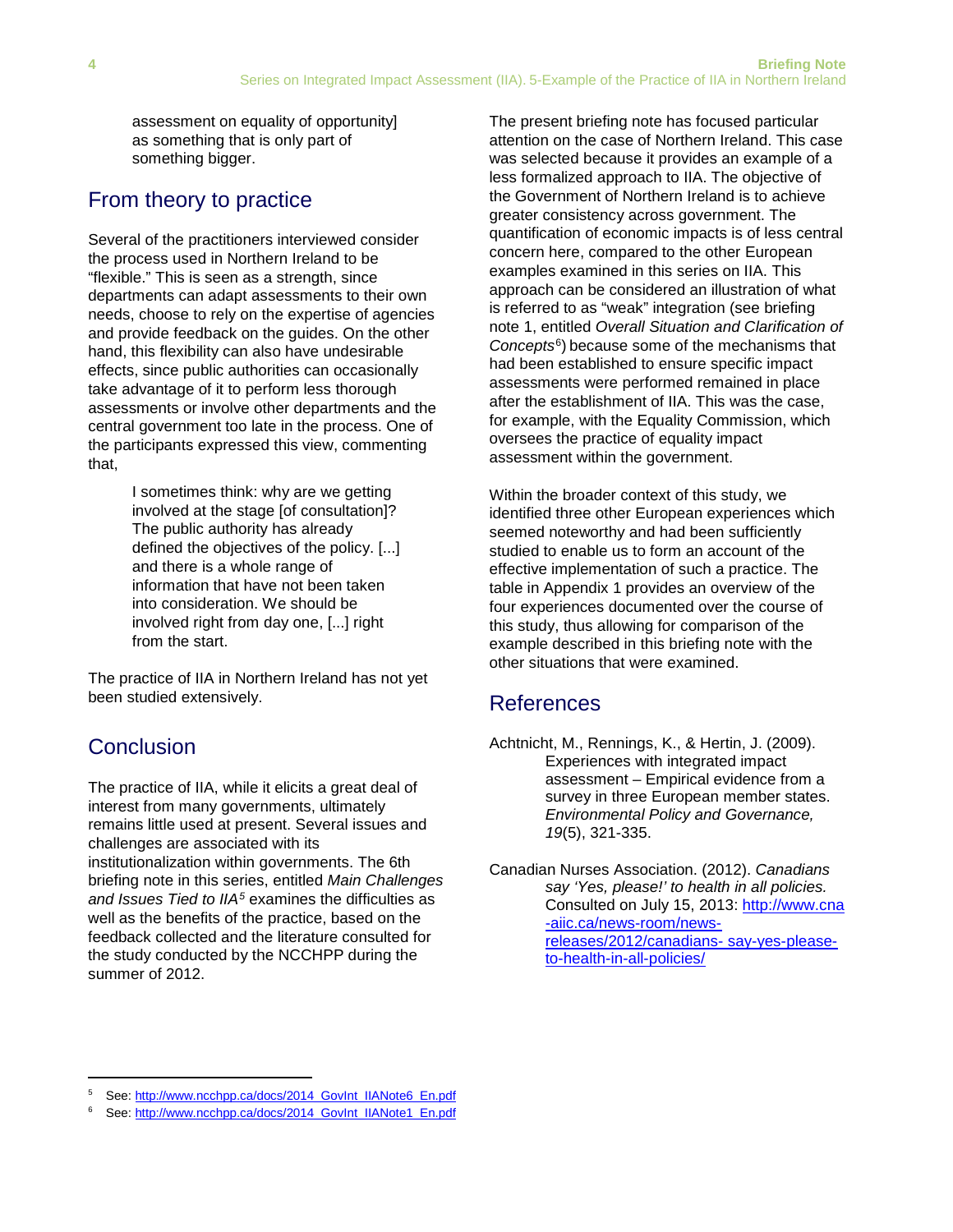- Equality Commission for Northern Ireland. (2005). *Section 75 of the Northern Ireland Act 1998. Practical Guide on Equity Impact Assessment.* Belfast: Government of Northern Ireland. Retrieved from: [http://www.ofmdfmni.gov.uk/section\\_75](http://www.ofmdfmni.gov.uk/section_75)
- Health Council of Canada. (2010). *Stepping it up: Moving the focus from health care in Canada to a healthier Canada*. Toronto, Canada. Retrieved from: [http://www.conseilcanadiendelasante.ca/rpt](http://www.conseilcanadiendelasante.ca/rpt_det.php?id=162#sthash.6ZSaMiQk.dpuf) [\\_det.php?id=162#sthash.6ZSaMiQk.dpuf](http://www.conseilcanadiendelasante.ca/rpt_det.php?id=162#sthash.6ZSaMiQk.dpuf)
- HM Government. (2011). *Impact Assessment Guidance. When to do an Impact Assessment.* London: Department for Business, Innovation and Skills. Retrieved from: [http://www.bis.gov.uk/assets/biscore/](http://www.bis.gov.uk/assets/biscore/better-regulation/docs/i/11-1111-impact-assessment-guidance.pdf) [better-regulation/docs/i/11-1111-impact](http://www.bis.gov.uk/assets/biscore/better-regulation/docs/i/11-1111-impact-assessment-guidance.pdf)[assessment-guidance.pdf](http://www.bis.gov.uk/assets/biscore/better-regulation/docs/i/11-1111-impact-assessment-guidance.pdf)
- Institute of Public Health in Ireland. (2012). Health impact assessment (HIA) overview. Consulted on December 19, 2012: <http://www.publichealth.ie/hia>
- Keon, W. J. & Pépin, L. (2008). *Population Health Policy: Issues and options*. *Fourth Report of the Subcommittee on Population Health of the Standing Senate Committee on Social Affairs, Science and Technology.*  Ottawa, Canada: Senate of Canada. Consulted on July 15, 2013: [http://www.parl](http://www.parl.gc.ca/Content/SEN/Committee/392/soci/rep/rep10apr08-e.htm) [.gc.ca/Content/SEN/Committee/392/soci/re](http://www.parl.gc.ca/Content/SEN/Committee/392/soci/rep/rep10apr08-e.htm) [p/rep10apr08-e.htm](http://www.parl.gc.ca/Content/SEN/Committee/392/soci/rep/rep10apr08-e.htm)
- Northern Ireland. (2012). Northern Ireland (Miscellaneous Provisions) Act 2006. Consulted on December 19, 2012: [http://www.legislation.gov.uk/ukpga/2006/3](http://www.legislation.gov.uk/ukpga/2006/33/section/25) [3/section/25](http://www.legislation.gov.uk/ukpga/2006/33/section/25)
- Office of the First Minister and the Deputy First Minister. (2012a). *The Policy Toolkit*. Consulted on December 19, 2012: [http://www.ofmdfmni.gov.uk/index/improvin](http://www.ofmdfmni.gov.uk/index/improving-public-services/policylink/policy-toolkit.htm) [g-public-services/policylink/policy](http://www.ofmdfmni.gov.uk/index/improving-public-services/policylink/policy-toolkit.htm)[toolkit.htm](http://www.ofmdfmni.gov.uk/index/improving-public-services/policylink/policy-toolkit.htm)
- Office of the First Minister and the Deputy First Minister. (2012b). *Integrated Impact Assessment.* Retrieved from: [http://www.ofmdfmni.gov.uk/index/improvin](http://www.ofmdfmni.gov.uk/index/improving-public-services/policylink/policylink-archive/policylink-integrated-impact-assessment.htm) [g-public-services/policylink/policylink](http://www.ofmdfmni.gov.uk/index/improving-public-services/policylink/policylink-archive/policylink-integrated-impact-assessment.htm)[archive/policylink-integrated-impact](http://www.ofmdfmni.gov.uk/index/improving-public-services/policylink/policylink-archive/policylink-integrated-impact-assessment.htm)[assessment.htm](http://www.ofmdfmni.gov.uk/index/improving-public-services/policylink/policylink-archive/policylink-integrated-impact-assessment.htm)
- Policy Innovation Unit. (2012). *Effective Policy Making. Workbook Four: A Practical Guide to Impact Assessment.* Northern Ireland Office of the First Minister and Deputy First Minister. Retrieved from: [http://www.ofmdfmni.gov.uk/workbook-four](http://www.ofmdfmni.gov.uk/workbook-four-changes-involving-sustainable-development-2.pdf)[changes-involving-sustainable](http://www.ofmdfmni.gov.uk/workbook-four-changes-involving-sustainable-development-2.pdf)[development-2.pdf](http://www.ofmdfmni.gov.uk/workbook-four-changes-involving-sustainable-development-2.pdf)
- Radaelli, C. M. & Meuwese, A. C. M. (2009). Better Regulation in Europe: Between Public Management and Regulatory Reform. *Public Administration*, *87*(3), 639–654.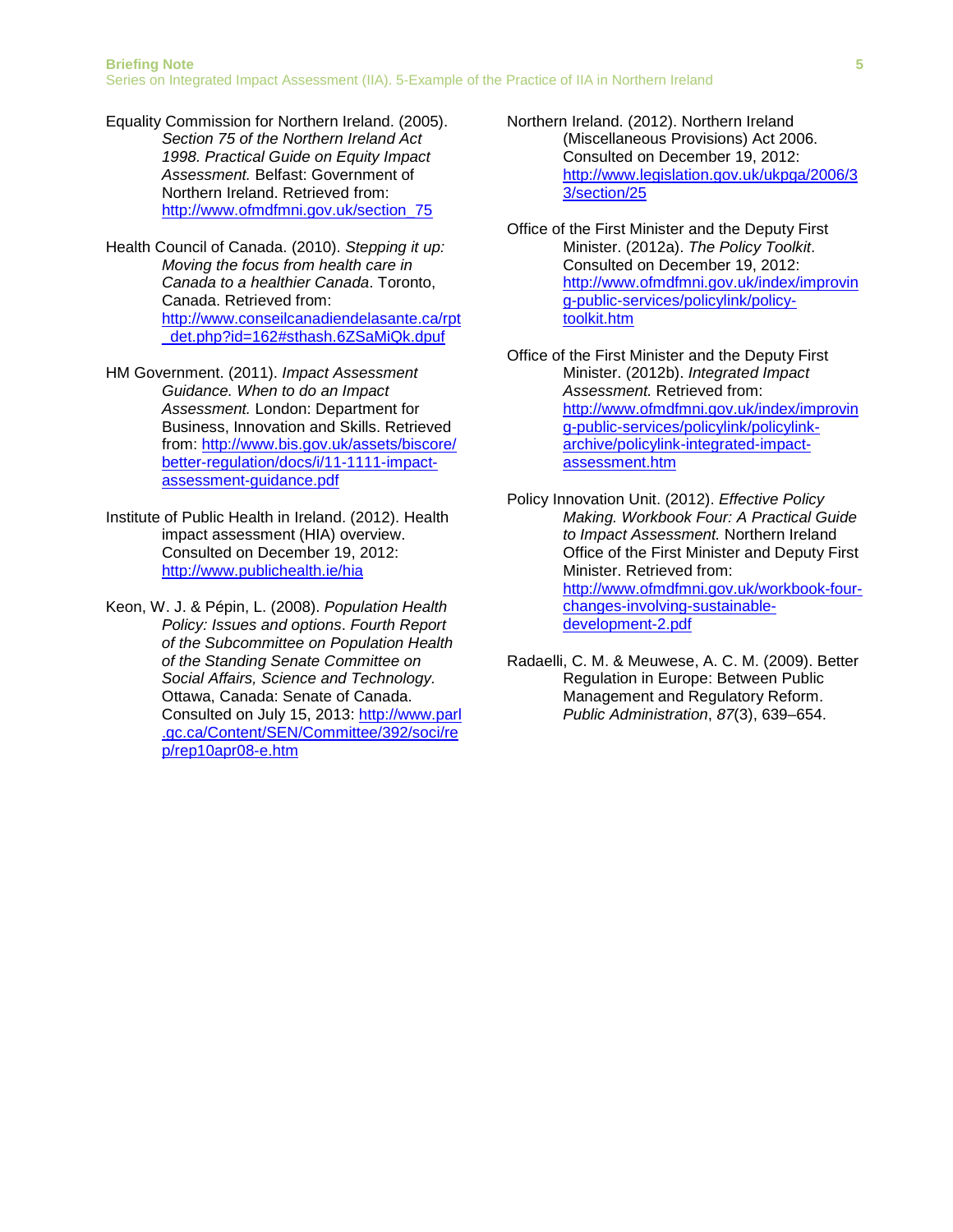#### **APPENDIX 1**

#### **TABLE OF EXPERIENCES WITH INSTITUTIONALIZATION OF IIA**

|                                                          | <b>Northern Ireland</b>                                                                                                                           | <b>United Kingdom</b>                                                                                                                                                           | <b>France</b>                                                                                                                                                                                                                                      | <b>European</b><br><b>Commission</b>                                                                                                                                                                                        |
|----------------------------------------------------------|---------------------------------------------------------------------------------------------------------------------------------------------------|---------------------------------------------------------------------------------------------------------------------------------------------------------------------------------|----------------------------------------------------------------------------------------------------------------------------------------------------------------------------------------------------------------------------------------------------|-----------------------------------------------------------------------------------------------------------------------------------------------------------------------------------------------------------------------------|
| <b>Initiation and</b><br>scope                           | 2004; integrated into<br>the policy<br>development process<br>in 2007<br>For all policies                                                         | <b>Expanded Regulatory</b><br>Impact Assessment<br>(RIA) in 2005;<br>integrated impact<br>assessment in 2008<br>Statutes and<br>regulations                                     | Initiated in 2004;<br>mandatory since<br>2009 (anchored in<br>the constitution)<br>For all proposed<br>legislation and<br>government<br>regulations                                                                                                | Initiated in 2002<br>Legislative and non-<br>legislative projects                                                                                                                                                           |
| <b>Objectives and</b><br>principles                      | Best policy<br>Consistency with<br>government<br>objectives                                                                                       | Best policy<br>- Reduce regulation                                                                                                                                              | Best policy<br>- Reduce<br>intervention                                                                                                                                                                                                            | Sustainable<br>development<br>- Best policy                                                                                                                                                                                 |
| Degree of<br>institutionalization                        | Weak<br>IIA not mandatory<br>except for equity and<br>sustainable<br>development<br>Policy development<br>guide that integrates<br>all mechanisms | Strong<br>Sectors are<br>responsible for<br>analysis<br>Responsibility<br>assigned to a<br>department with an<br>economic vocation<br>Independent body for<br>quality assurance | Strong<br>The General<br>Secretariat of the<br>government is at<br>the centre of the<br>mechanism<br>Sectors are<br>responsible for<br>analysis<br>Inter-departmental<br>midway through<br>process<br>Independent body<br>for quality<br>assurance | Strong<br>Sectors are<br>responsible for analysis<br>Support units in each<br>Directorate-General<br>Inter-service steering<br>group from the<br>beginning<br>Central bodies<br>supervising and<br>ensuring quality control |
| Procedures,<br>methods, tools                            | Equally quantitative<br>and qualitative<br>No obligation to<br>monetize                                                                           | Quantitative<br>(monetization)<br>Public documents                                                                                                                              | Quantitative<br>(monetization)<br>and qualitative<br>Public documents                                                                                                                                                                              | Quantitative<br>(monetization) and<br>qualitative<br>Public documents                                                                                                                                                       |
| <b>Transition from</b><br>sectoral impact<br>assessments | Incorporated within a<br>single framework                                                                                                         | Integrated into the<br>process with the help<br>of test sheets<br>Sectoral guides                                                                                               | Transition poorly<br>documented                                                                                                                                                                                                                    | Integrated into a list of<br>questions<br>Sectoral guides provide<br>support                                                                                                                                                |
| <b>Evaluation</b>                                        | Little documented in<br>the literature                                                                                                            | Ongoing improvement<br>Emphasis placed on<br>quality of economic<br>analyses<br>Asymmetry between<br>dimensions assessed                                                        | Little documented<br>in the literature                                                                                                                                                                                                             | Ongoing improvement<br>Asymmetry between<br>economic aspects and<br>other aspects, but<br>becoming more<br>balanced                                                                                                         |